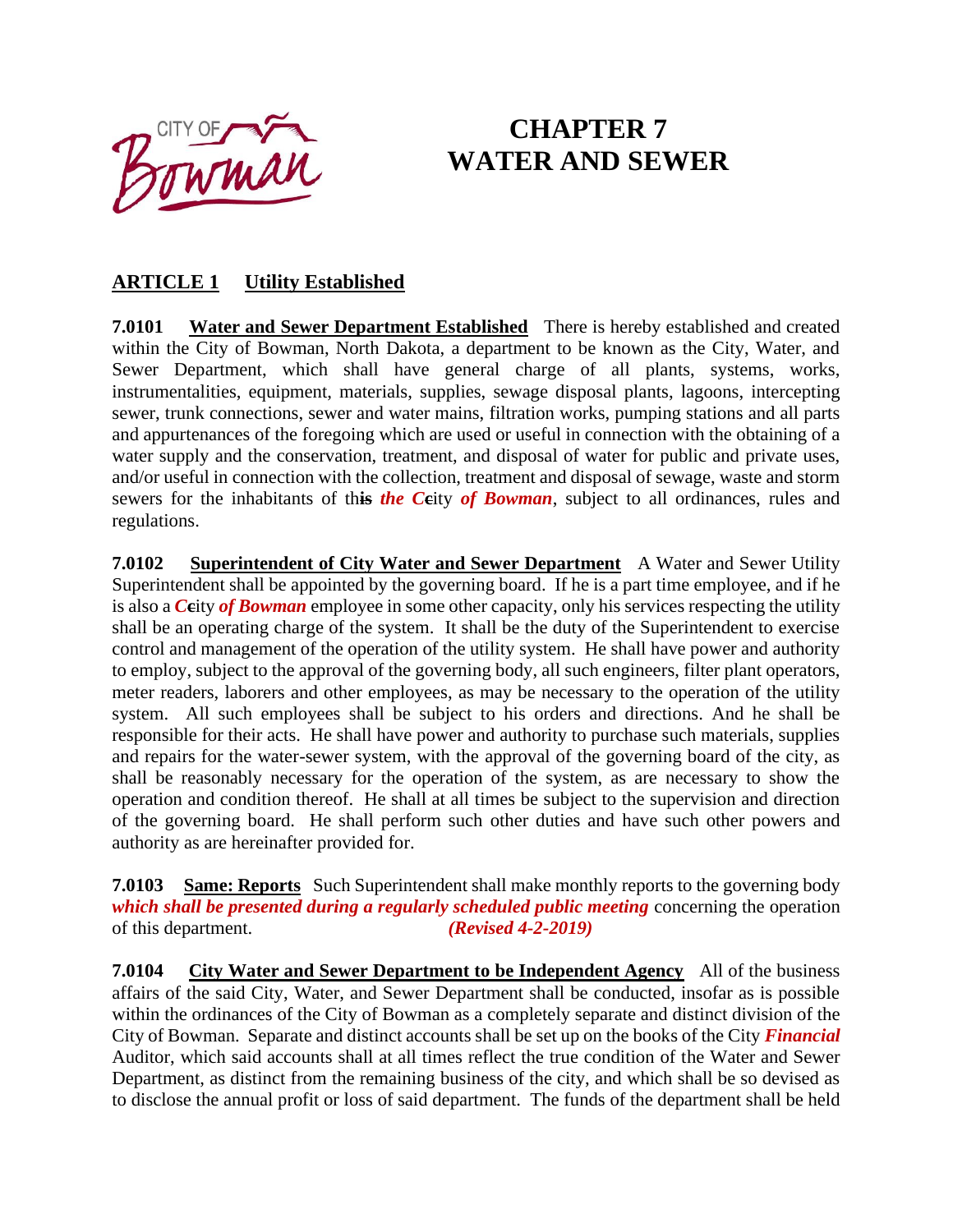in the custody of the City *Financial* Auditor and disbursed upon warrant in the same manner as other funds, but the said Water and Sewer Department shall be given credit upon the books of the city for any and all funds paid by it into the City Treasury *Auditor*, and shall be charged on the books of the City with all payments made by the City on its behalf. Transfers from the Water and Sewer Department to the General Fund or any other fund of the **C**city *of Bowman* shall not be made except upon order of the governing body, nor shall transfer be made from said city funds to the Water and Sewer Department without like order. Where bonds have now been, or may hereafter be issued against any water works improvement or sewage improvement, which constitute a general obligation of the City, the taxes levied and expended for such purpose in the manner provided by law, until such time as it may be possible out of the proceeds of said Water and Sewer Department, after setting up a reasonable reserve for depreciation and new construction, to make payment of the bond requirements from the profits of the said Water and Sewer Department. It is expressly declared to be the purpose of this ordinance that as soon as the same can be accomplished without undue burden to the water users of this City, the said Water and Sewer Department shall be placed upon and entirely independent basis as a separate business enterprise. *(Revised -2020)* 

**7.0105 Application for Water Service and Service Connection Charge** Any party desiring water and sewer service from said utility for premises not heretofore connected with the system, and not subject to the provisions of *S***s**ection 7.0106 set forth below, shall apply for a connection on a form provided by the municipality. Such application shall state an exact description of the premises to serve, and the uses, both general and special, to which the water and or sewer is to be put, the nature of sewage to be discharged, and the estimated amount of water to be used for a monthly period. Such application shall be filed with the City Auditor *Office*, and the applicant shall thereupon pay to the City Auditor *Office*, as and for a connection charge, the sum of Three Hundred and No/100 Dollars (\$300.00) for a residential building. If a residential building connects to only water or only sewer the rate shall be One Hundred and Fifty and No/100 Dollars (\$150.00) for the one (1) service. The sum of Four Hundred and No/100 Dollars (\$400.00) for a commercial building, or in a multiple dwelling the sum of Four Hundred and No/100 Dollars (\$400.00) for four (4) or less units, plus Fifty and No/100 Dollars (\$50.00) for every unit over 4 units. If a commercial building connects to only water or only sewer, the rate shall be Two Hundred and No/100 (\$200.00) for the one (1) service. Said connection charge shall be in full payment of the cost before the installing of the meters and supervision of the customer's connection with the system. **(Revised 2-19-13)**

**7.0106 Water Service – To Property Not Previously Assessed** No permit shall be issued for the making of any connection between any water or sewer line on any property which has not previously been benefitted by existing water and/or sewer lines or whenever the owners of such property have not been assessed for such water and sewer lines, unless and until such person shall have paid or made a written statement with the *Ceity of Bowman* to pay in monthly installments within a maximum of five (5) years an amount of money as may be therefore determined by the governing body, such amount shall be based on the area served and benefit resulting to the property involved. Within 30 days of the receipt of such application, the governing body shall determine the amount of money required to be paid before such connection shall be made, and shall advise the applicant property owner of such determination. All such money paid and received pursuant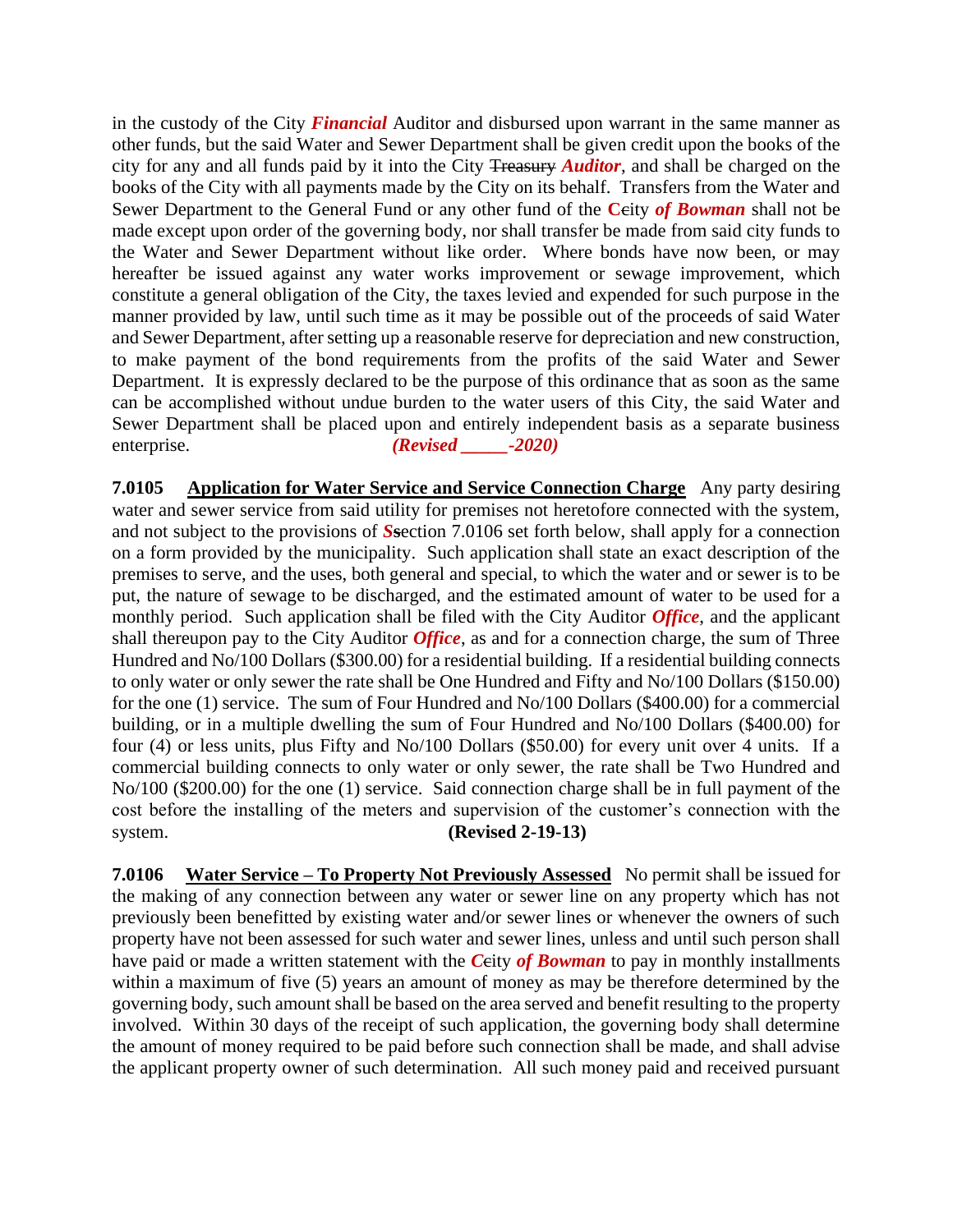to the provisions of this Section shall be placed in the water and sewer utility fund and shall be expended in accordance with purposes of such fund.

**7.0107 Subsequent Connection to Premises** Any party, other than the original applicant desiring service for premises where a connection has been made pursuant to *S***s**ections 7.0105 and 7.0106 hereof shall make written application therefore as in cases described in *S*section 7.0105 hereof, and if the connection charge for such premises has not been fully paid at such time. The applicant shall pay or agree to pay the remainder thereof in like manner and time as described in *S***s**ections 7.0105 and 7.0106 hereof.

## **7.0108 Water Meter Deposit – Refund** REPEALED 2010

**7.0109 Separate Connections for each Premise – Exception** Unless special permission is granted by the Water and Sewer Utility Superintendent, each premise shall have a separate and distinct water service connection and sewer service connection, and where permission is granted for branch service systems, each unit on the branch shall pay the fees as set in *Section* 7.0123.

**7.0110 Service Outside City Limits – Prohibited – Exception** No application for water and/or sewer service outside the city limits of the City *of Bowman* shall be approved and no person outside of the corporate limits of the City shall hook up to or make connection with the city water and/or sewer system whether the same now is outside or inside the incorporated limits of the City. Water service and/or sewer service outside the corporate limits of the City may be permitted pursuant to contractual agreement of the governing body arising in limited and extraordinary circumstances but shall be permitted only upon a resolution adopted by the governing body. No contractual agreement shall be made allowing water and/or sewer service outside of the corporate limits of the City. In addition, if any person is allowed water and/or sewer service outside the corporate limits on a contractual basis, such contract shall specifically provide that the property shall be annexed to the City if at any time it is legally allowable to annex such property. (Revised 5-2-2006)

**7.0111 Service in Unplatted Areas** No application for water and/or sewer service shall be approved and no person shall hook up to or make connection with the city water and sewer system unless the area to be served by said water and/or sewer connection has been duly platted and the plat approved by the governing body and recorded in the Register of Deeds Office of Bowman County, North Dakota.

This prohibition may be waived in limited and extraordinary circumstances, provided the provisions of Section 7.0110 are followed.

**7.0112 Water Service – Construction of – Maintenance of by Owner** The cost of original installation of all plumbing between the main and any service devices maintained by the consumer and all extensions made to such plumbing, as well as all repairs, shall be borne entirely by the consumer, although such plumbing and services as well as the meters shall at all reasonable times be subject to inspection by duly authorized representatives of the municipality. Any repairs found to be necessary by such representatives shall be made promptly, or the municipality will discontinue service.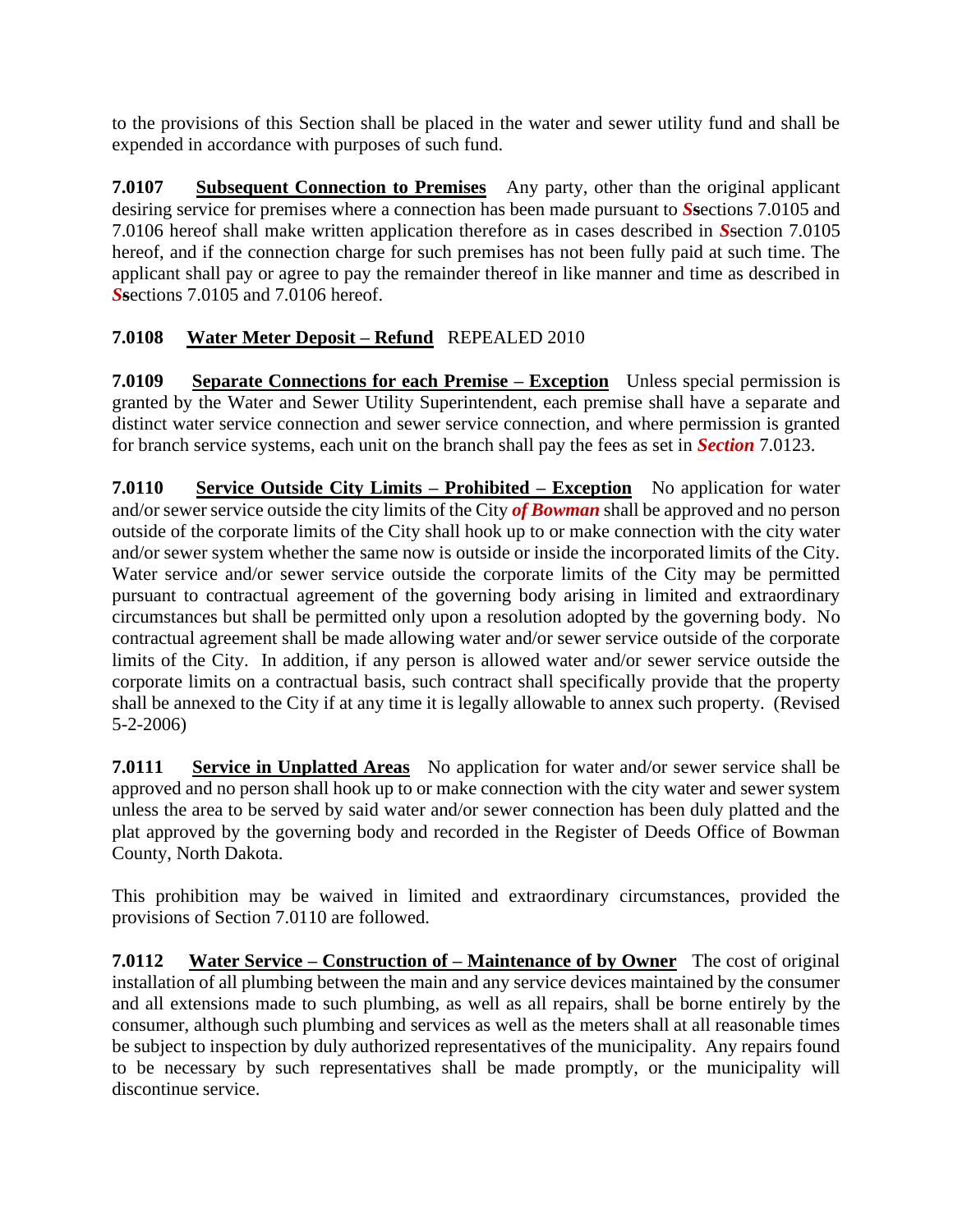All services shall be constructed by licensed plumbers at the owner's expense, and each service shall be maintained by the owner. Services heretofore acquired by the issuance of special assessment warrants and assessed against the property, or which may be acquired in the future in like manner, shall likewise be maintained by the owner. Services means the service line running from the point of connection with the city main to owner's premises.

**7.0113 Water Meters – Checked – Fees** Every consumer of water shall pride a suitable place where a water meter can be installed and each consumer shall supply, maintain, and change when necessary, the same and if at any time the consumer desires to have the meter tested for accuracy, the same shall be done by the municipality and a fee of *Twenty-Five and No/100 Dollars* (\$25.00) charged therefore to the consumer if the meter registers ninety-eight percent (98%) or more accurate. If the meter registers less than ninety-eight percent (98%) accurate, it shall be replaced, and fee refunded. *(Revised 4-03-2001)*

**7.0114 Unlawful to Use Water Not Metered – Unlawful to Tamper with Curb Cock** It shall be unlawful for any person to use water from any premises without the consent of the owner, or to use water from the municipal water system except when drawn through a meter installed by the municipality. No person except an authorized representative of the Utility Superintendent shall turn on or off or tamper with any curb cock.

**7.0115 Defective Service – Consumers Duty to Report** All claims for defective service shall be made in writing and filed with the Utility Superintendent on or before the *nineteenth* (19<sup>th)</sup> day of the month next succeeding such defective service, or be deemed waived by the claimant; and if such claims so filed, it shall be the duty of the Utility Superintendent to investigate the facts alleged in such claim and determine the amount, if any, which should be refunded to such claimant by reason of such defective service and report such determination to the governing body, and, if approved by that body, such amount shall be allowed as credit on the following bill or paid as other claims, but no claim shall be made against the municipality for any fire or ay injuries to the person or property of any consumer of water or sewer service under the provisions hereof.

**7.0116 Users Consent to Regulations** Every person applying for water and sewer service from the municipal system, and every owner of property for which such application is made, shall be deemed by such application to consent to all the rules, regulations and rates contained in the resolution or ordinances of the City of Bowman and to any modification thereof and to all new rules, regulations or rates duly adopted.

**7.0117 Regulations Governing Service** The following rules and regulations shall be considered a part of the contract with every person who takes water and/or sewer service supplied by the City of Bowman through the city waterworks system and every such person who takes such service shall be considered to be bound thereby

1. **Shutting Off Water – Who Authorized**. No person except an authorized employee of the Water Department shall shut off or turn off the water at the curb cock to any premises without first obtaining permission from the Water Department.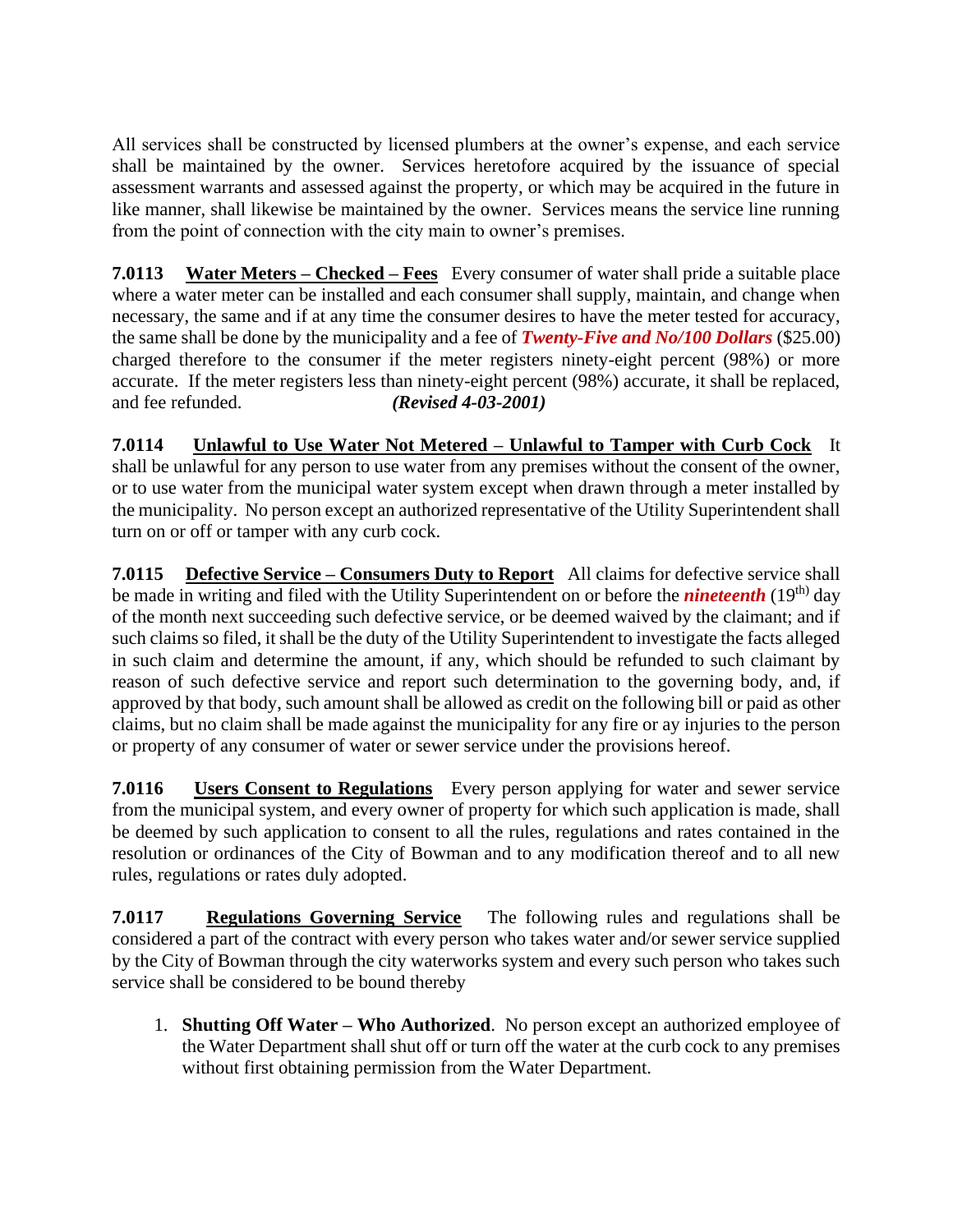- 2. **City of Bowman Reserves Right to Shut Off water – Notice**. In the case of making repairs or constructing new work, the City reserves the right to shut off the water and once and keep the same shut off as long as may be necessary to accomplish such purposes.
- 3. **Non-liability of City of Bowman for Deficient Supply or Quality of Water.** It is expressly provided that the City shall in no event be or become liable to any consumer of water for a deficiency in the supply of water or the quality thereof, whether by shutting off the same to make repairs or to construct new work or for any other cause whatsoever.
- 4. **Shutting Off Water Charge.** The water department shall make a charge of One Hundred and No/100 Dollars (\$100.00) each for shutting off or turning on services. (Revised 11-08-12)
- 5. **Entrance and Access to Premises by Waterworks Employees.** Authorized employees of the water and sewer department shall have free access to any premises supplied with water, at proper times, to inspect and ascertain the condition of the meters and fixtures, or for reading meters, and no owner or occupant shall refuse such employees such access. The Water Department shall have the right to enter any premises and remove the meter for the purpose of examination and test after first notifying the owner or occupant, and to shut off the water to premises where free access is prevented.
- 6. **Fire Hydrants – Who May Open.** No person except City of Bowman employees in the performance of their official duties shall open or cause to be opened any fire hydrant without the written permission of the water superintendent. (Revised 4-03-2001)

**7.0118 Connection to be Supervised by Municipal Employees** In installing water and sewer service, all taps shall be driven, street excavations made, corporation cocks inserted, pipes installed from the main and the curb cock installed in an iron box to which the service is to be connected by the individual, his agent or employee under the supervision, direction and control of the water and sewer department. Ten (10) feet spacing shall be allowed between all water and sewer lines in new connections to service. Failure to comply with this section shall be considered a disregard of the rules of the department and service to the affected property can be withheld or discontinued as the case may be.

**7.0119 Service Pipes Specifications** All service pipes connected with the water and sewer utility shall be laid five (5) feet and six (6) inches below the established grades or as low as the street mains. All water and sewer pipes shall be of a material approved by the Utility Superintendent.

**7.0120 Curb Cock Specifications** There shall be a curb cock in every service line attached to the water mains, the same to be placed as near as possible to the curb if on a street, or within one (1) foot of the alley line if the main is located in the alley. Curb cocks shall be supplied with strong and suitable "T" handles and shall be enclosed in a substantial iron case covered with a tight fitting iron lid with the letter "W" cast upon it. There shall be one or more stops and waste cocks attached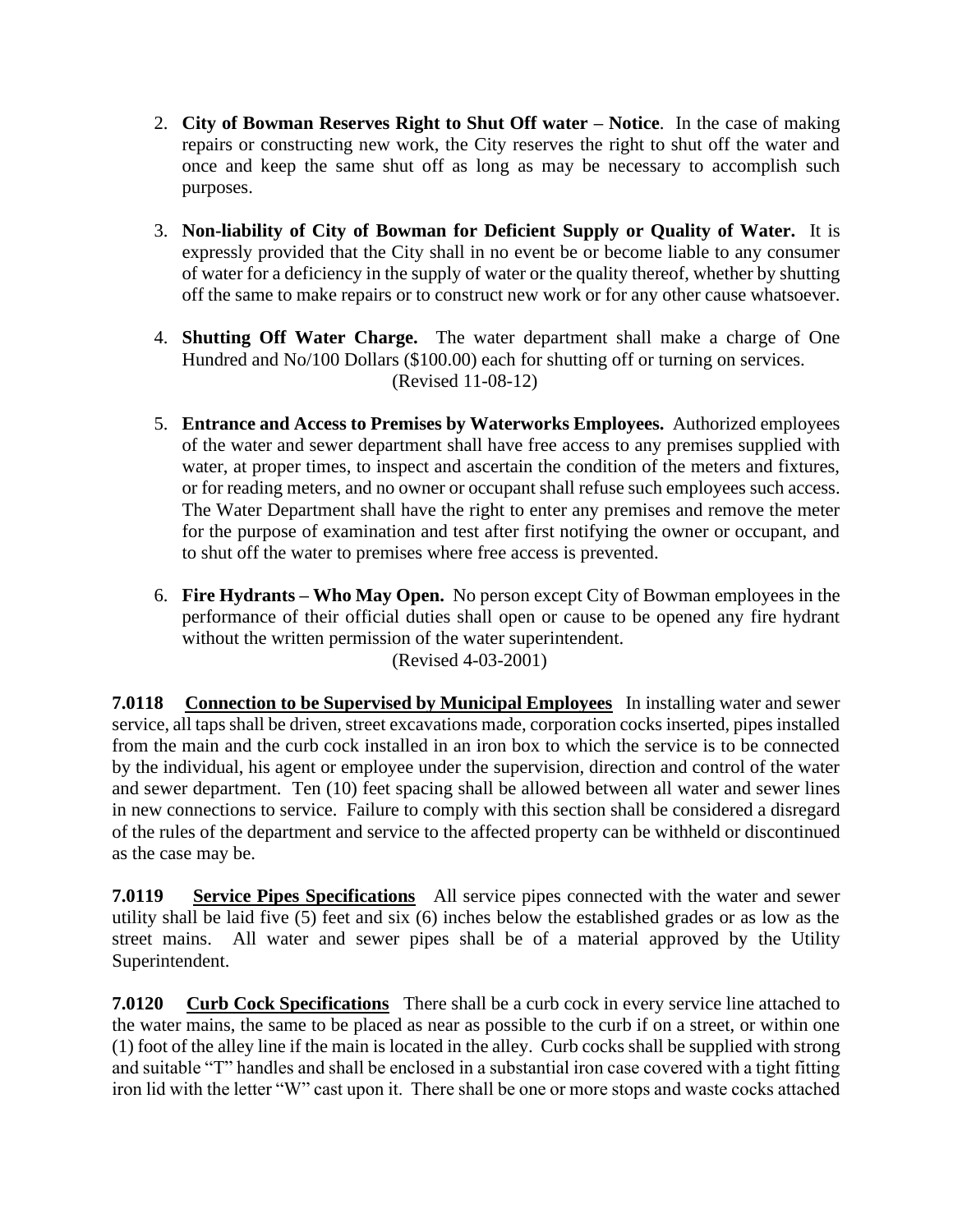to every supply pipe at some point between the curb cock and the meter so that the water can be shut off and the house plumbing entirely drained. There shall be another such stop and waste cock in the pipe on the house side of the meter.

**7.0121** Check Valves Required When Necessary Check valves are hereby required on all water connections to stem boilers or any other connection deemed by the Utility Superintendent to require one. Safety and release valves shall be placed on all boilers or other steam apparatus connection with the water system where the steam pressure may be raised in excess of fifty (50) pound per square inch.

**7.0122** Use of Water During Fire – Unlawful It is hereby declared to be unlawful for any person in this municipality, or any person owning or occupying premises connected to the utility, to use or allow to be sued during a fire any water from said utility except for the purpose of extinguishing said fire; and upon the sounding of a fire alarm, it shall be the duty of every such person to see that all water services are tightly closed and that no water is used, except for necessary household purposes during said fire.

**7.0123 Waterworks Customers May Lay Larger Pipes with Hydrants – When** Whenever proprietors of lumber yards, manufactures, halls, stores, hotels, public buildings or regular customers from the waterworks wish to lay larger pipes with hydrants and hose couplings, to be used only in case of fire, they will be permitted to connect with the street main at their own expense, upon application for a permit to the City Auditor, and under the direction of the City Commission will be allowed the use of water, for fire purposes only, free of charge. No standpipe will be allowed on the premises where the water is not taken for other than fire purposes.

**7.0124 Rates and Charges** Water and sewer rates shall be fixed from time to time by resolution of the governing body and the *C***c**ity *of Bowman* reserves the right to change the rates from time to time as it deems best. The resolution fixing water and sewer rates and charges shall be kept on file in the office of the City Auditor and shall be open for public inspection. Any change in the rates or charges shall be published at least one time within *ten* (10) days from adoption in the official newspaper of the *C***c**ity.

**7.0125 Rates and Charges – Liability for** The owner or owners of all real property in the **Ceity of Bowman** who are furnished water or sewer service or service line repairs shall be responsible for the payment of any and all such charges regardless of who the occupant or tenant may be. If such charges are not paid, the owner or owners shall be responsible for such charges and they shall be assessed to the property served. It shall be the duty of the City Auditor to certify to the County Auditor such unpaid water or service charges that are unpaid in the same manner and at the same time as other assessments are certified, and they shall be assessed and collected in the same manner. (Revised 06-01-2011)

**7.0126 Duty to Report to Auditor** Every owner or operator of a multiple dwelling unit shall file with the City Auditor a report indicating the total number of units under his control. Every number of units in the park and shall further notify the City Auditor of any changes in the number of units in the park if the number increases or decreases.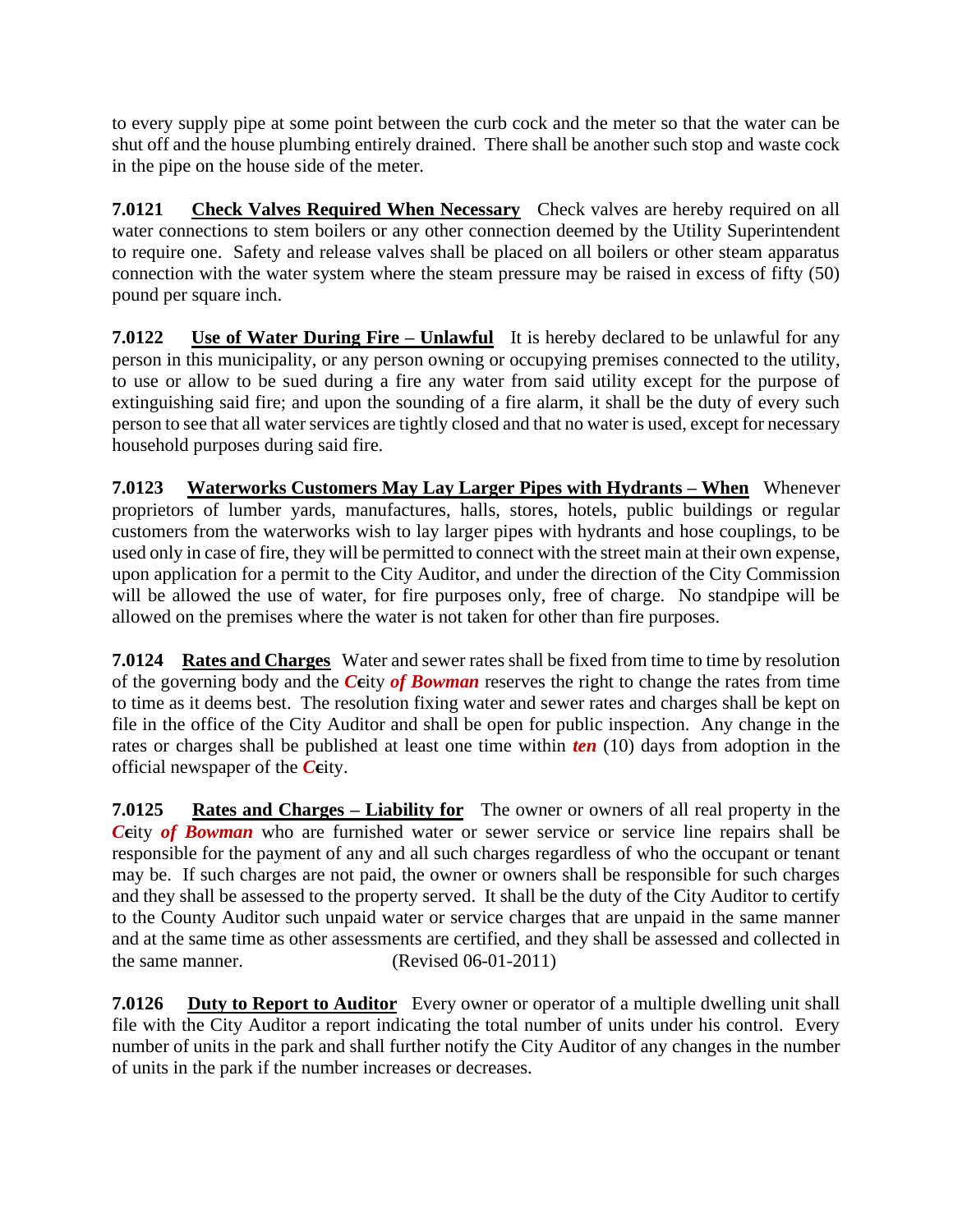**7.0127 Excavators** No person, firm or corporation shall excavate in or on any street, alley or other public place for the purpose of installing any water and/or sewer connection until they have complied with the provisions of Sections 3.0220 through 3.0226 of Chapter 3 of these ordinances.

**7.0128 Restriction of Use of Water** The Water Commissioner of the City of Bowman may from time to time declare that water may not be used for specific purposes or may only be used in certain parts of the City on certain days for certain purposes. The City shall have the right to prohibit the watering of lawns and gardens, the washing of cars or such other uses of the water as may be necessary to preserve for the general public an adequate supply of water for consumption and use by the general public.

# **ARTICLE 2 Regulation of Sewer Use**

**7.0201** Purpose It is the purpose of this **Aarticle to provide ordinances regulating the use of** public and private sewers and drains, private sewage disposal, the installation and connection of building sewers, and the discharge of waters and wastes into the public sewer system, and to provide penalties for violations thereof, in the City of Bowman, North Dakota.

**7.0202 Definitions** Unless the context specifically indicates otherwise, the meaning of the terms used in the *A***a**rticle shall be as follows:

- 1. "BOD" (denoting Biochemical Oxygen Demand) shall mean the quantity of oxygen utilized in the biochemical oxidation of organic matter under standard laboratory procedure in five (5) days at *twenty* (20) degrees Centigrade, expressed in milligrams per liter.
- 2. "Building Drain" shall mean that part of the lowest horizontal piping of a drainage system which receives the discharge from soil, waste and other drainage pipes inside the walls of the building and conveys it to the building sewer, beginning five (5) feet (1.5 meters) outside the inner face of the building wall.
- 3. "Building Sewer" shall mean the extension from the building drain to the public sewer or other place of disposal, also called house connection.
- 4. "Combined Sewer" shall mean a sewer intended to receive both wastewater and storm or surface water.
- 5. "Easement" shall mean an acquired legal right for the specific use of land owned by others.
- 6. "Floatable oil" is oil, fat or grease in a physical state such that it will separate by gravity from wastewater by treatment in an approved pretreatment facility. A wastewater shall be considered free of floatable fat if it is properly pretreated and the wastewater does not interfere with the collection system.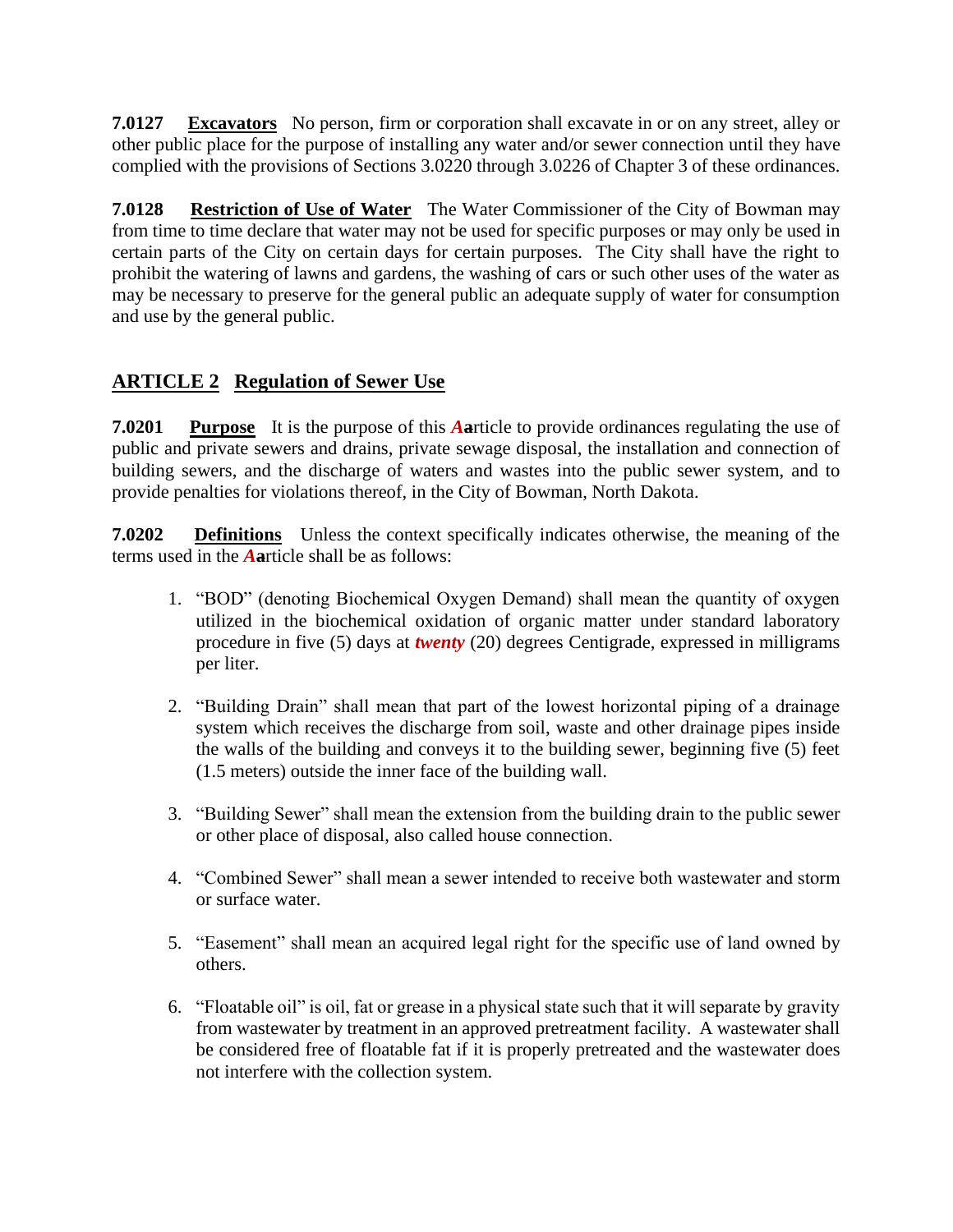- 7. "Garbage" shall mean the animal and vegetable waste resulting from the handling, preparation, cooking and serving of foods.
- 8. "Industrial Wastes" shall mean the wastewater from industrial processes, trade or business as distinct from domestic or sanitary wastes.
- 9. "Natural Outlet" shall mean any outlet, including storm sewers and combined sewer overflows, into a watercourse, pond, ditch, lake or other body of surface or ground water.
- 10. "May" is permissive (see "shall," Section 18).
- 11. "Person" shall mean any individual, firm, company, association, society, corporation or group.
- 12. "pH" shall mean the logarithum of the reciprocal of the hydrogen-ion concentration. The concentration is the weight of hydrogen ions, in grams, per liter of solution. Neutral water, for example, has a pH value of seven (7) and a hydrogen-ion concentration of *ten to seven* (10-7).
- 13. "Properly Shredded Garbage" shall mean the wastes from the preparation, cooking and dispensing of food that have been shredded to such a degree that all particles will be carried freely under the flow conditions normally prevailing in public sewers, with no particle greater than one-half  $(\frac{1}{2})$  inch (or 1.27 centimeters) in any dimension.
- 14. "Public Sewer" shall mean a common sewer controlled by a governmental agency or public utility.
- 15. "Sanitary Sewer" shall mean a sewer that carries liquid and water-carried wastes from residences, commercial buildings, industrial plants and institutions together with minor quantities of ground, storm and surface waters that are not admitted intentionally.
- 16. "Sewage" is the spent water of a community. The preferred term is "wastewater," Section 24.
- 17. "Sewer" shall mean a pipe or conduit that carries wastewater or drainage water.
- 18. "Shall" is mandatory (see "may," Section 10).
- 19. "Sludge" shall mean any discharge of water or wastewater which in concentration of any give constituent or in quantity of flow exceeds for any period of duration longer than fifteen (15) minutes more than five (5) times the average twenty-four (24) hour concentration or flows during normal operation and shall adversely affect the collection system and/or performance of the wastewater treatment works.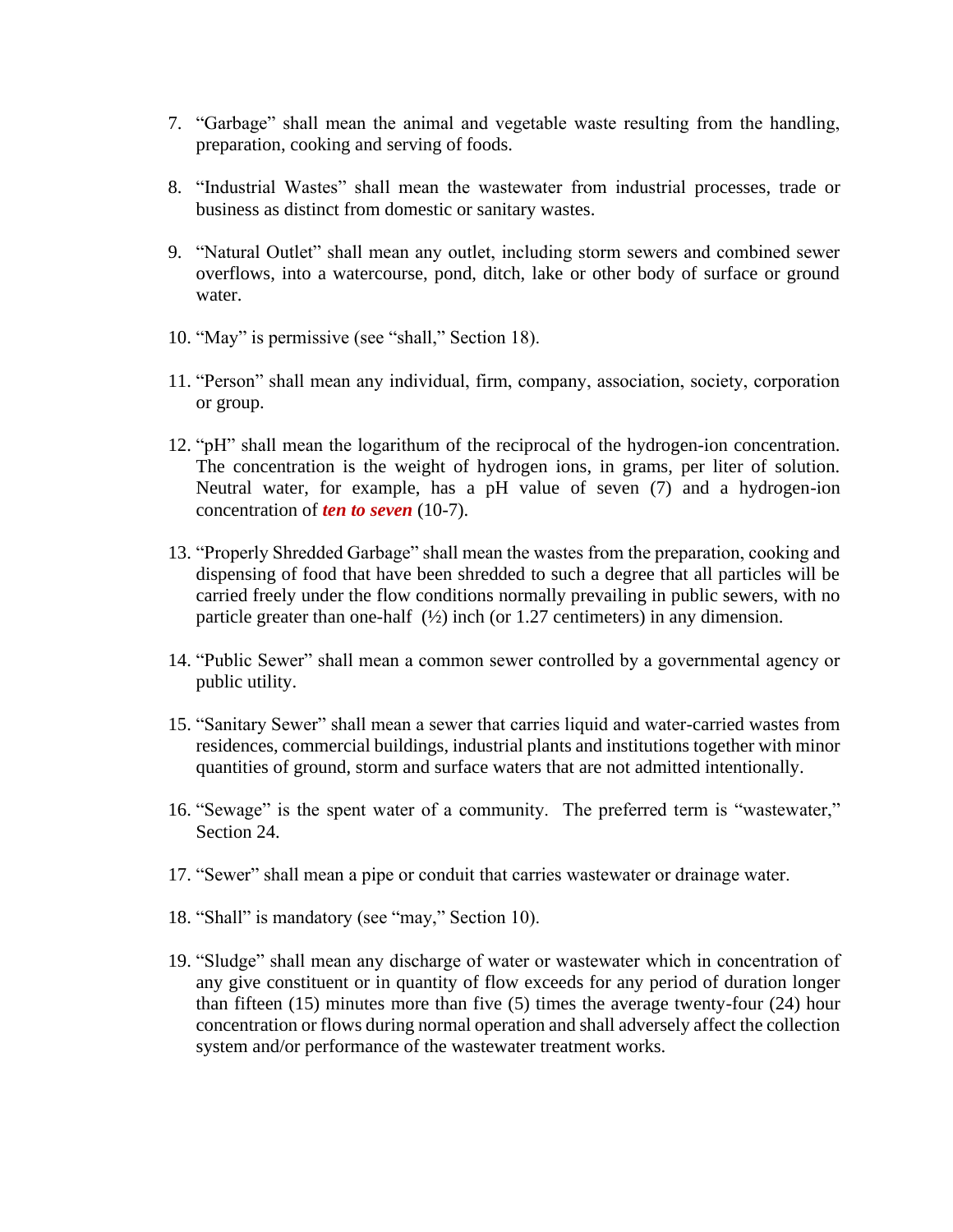- 20. "Storm Drain" (sometimes termed "storm sewer") shall mean a drain or sewer for conveying water, groundwater, subsurface water, or unpolluted water from any source.
- 21. "Superintendent" shall mean the superintendent of wastewater facilities, and/or of wastewater treatment works, and/or of water pollution control of the City or his authorized deputy, agent or representative.
- 22. "Suspended Solids" shall mean total suspended matter that either floats on the surface of, or is in suspension in water, wastewater or other liquids, and that is removable by laboratory filtering as prescribed in "Standard Methods for the Examination of Water and Wastewater" and referred to as no filterable residue.
- 23. "Unpolluted Water" is water of quality equal to or better than the effluent criteria in effect or water that would not cause violation of receiving water quality standards and would not be benefited by discharge to the sanitary sewers and wastewater treatment facilities provided.
- 24. "Wastewater" shall mean the spent water of a community. From the standpoint of source, it may be a combination of the liquid and water-carried wastes from residences, commercial buildings, industrial plants and institutions, together with any groundwater, surface water and storm water that may be present.
- 25. "Wastewater Facilities" shall mean the structures, equipment and processes required to collect, carry away and treat domestic and industrial wastes and dispose of the effluent.
- 26. "Wastewater Treatment Works" shall mean an arrangement of devices and structures for treating wastewater, industrial wastes and sludge. Sometimes used as synonymous with "waste treatment plant" or "wastewater treatment plant" or "water pollution control plant."
- 27. "Watercourse" shall mean a natural or artificial channel for the passage of water either continuously or intermittently.
- 28. "Hearing Board" shall mean that board appointed according to the provisions of Section 7.0209.

#### **7.0203 Use of Public Sewers Required**

- 1. It shall be unlawful for any person to place, deposit or permit to be deposited in any unsanitary manner on public or private property within the City of Bowman, North Dakota, or in any area under the jurisdiction of said Bowman, North Dakota, any human or animal excrement, garbage or other objectionable waste.
- 2. It shall be unlawful to discharge to any natural outlet within the City of Bowman, North Dakota, or in any area under the jurisdiction of said City of Bowman, North Dakota,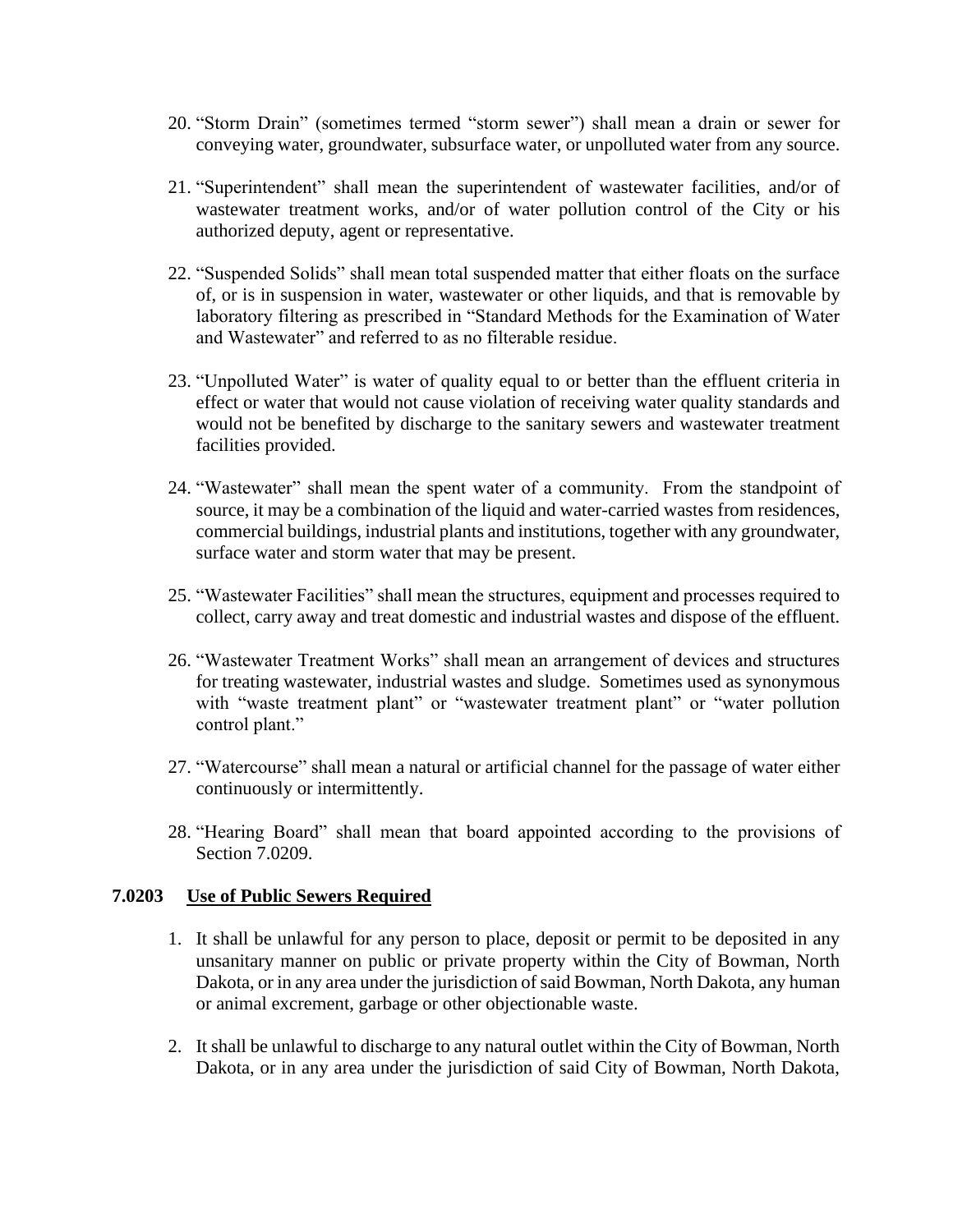any sewage or other polluted waters except where suitable treatment has been provided in accordance with subsequent provisions of this ordinance.

- 3. Except as hereinafter provided, it shall be unlawful to construct or maintain any privy, privy vault, septic tank, cesspool or other facility intended or used for the disposal of sewage.
- 4. The owner of all houses, buildings or properties used for human occupancy, employment, recreation or other purposes, situated within the City of Bowman, North Dakota, and abutting on an street, alley or right-of-way in which there is now located or may in the future be located a public sanitary, the City of Bowman, North Dakota, is here by required as its expense to install suitable toilet facilities therein, and to connect such facilities directly with the proper public sewer in accordance with the provisions of this ordinance, within sixty (60) days after date of official notice to do so, provided that said public sewer is within *two-hundred* (200) feet (61 meters) according to the North Dakota plumbing code, of the property line.

#### **7.0204 When Private Sewage Disposal Permitted**

- 1. Where a public sanitary or combined sewer is not available under the provisions of *S***s**ection 7.0203 (4), the building sewer shall be connected to a private wastewater disposal system complying with the provisions of this *A***a**rticle.
- 2. Before commencement of construction of a private wastewater disposal system the owner shall first obtain a written permit signed by the Superintendent. The application for such permit shall be made on a form furnished by the city, which the applicant shall supplement by any plans, specifications, and other information as are deemed necessary by the Superintendent. A permit and inspection fee of Twenty-Five and No/100 Dollars (\$25.00) shall be paid the City at the time the application is filed. Refer to Ordinance 6.0607, Section 9 – Sewer Regulations for size and regulations.
- 3. A permit for a private wastewater disposal system shall not become effective until the installation is completed to the satisfaction of the Superintendent. The Superintendent shall be allowed to inspect the work at any stage of construction, and in any event, the applicant for the permit shall notify the Superintendent when the work is ready for final inspection, and before any underground portions are covered. The inspection shall be made within *twenty-four* (24) hours of the receipt of notice by the Superintendent.
- 4. The type, capacities, location and layout of a private wastewater disposal system shall comply with all recommendations and/or regulations of the North Dakota State Department of Health. No permit shall be issued for any private wastewater disposal system not meeting these conditions. No septic tank or cesspool shall be permitted to discharge to any natural outlet or to the ground surface.
- 5. At such time as a public sewer becomes available to a property served by a private wastewater disposal system, as provided in Section 7.0203 (4), a direct connection shall be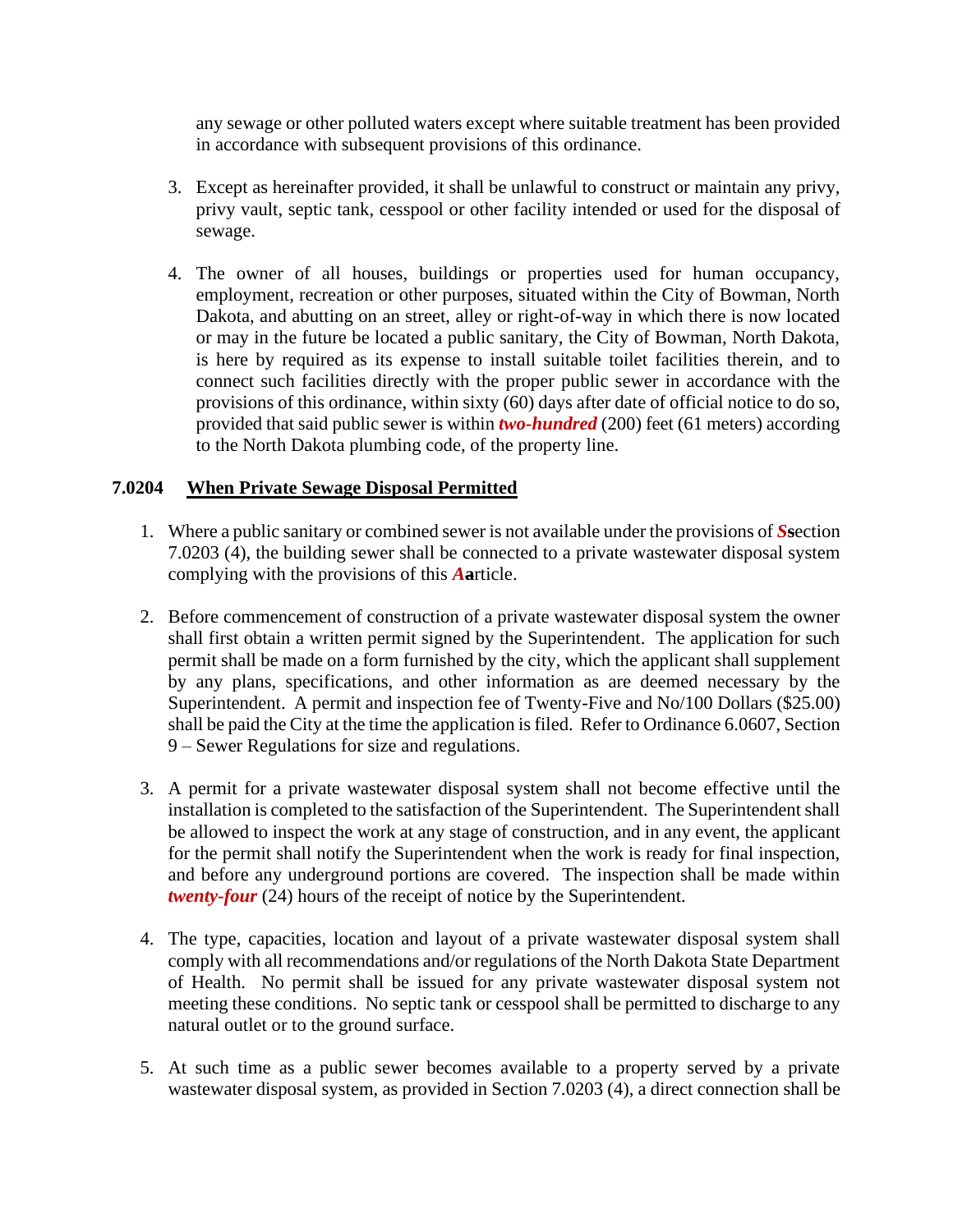made to the public sewer within sixty (60) days in compliance with this ordinance, and any septic tanks, cesspools, and similar private wastewater disposal facilities shall be cleaned of sludge and filled with suitable material.

- 6. The owner shall operate and maintain the private wastewater disposal facilities in a sanitary manner at all times, at no expense to the *City of Bowman*. All sludge or solids, to be disposed of from a septic tank, cesspool or other individual method of disposal shall be disposed of by a licensed septic tank pumper in accordance with the North Dakota State Health Department Regulation 23-19-01.
- 7. No statement contained in this *A***a**rticle shall be construed to interfere with any additional requirements that may be imposed by the local Health Officer.
- 8. When a public sewer becomes available, the building sewer shall be connected to said sewer within sixty (60) days and the private sewage disposal system shall be cleaned of sludge and filled with clean bank-run gravel or dirt.

(Revised 4-03-2001)

### **7.0205 Building Sewers and Connections**

- 1. No unauthorized person shall uncover, make any connection with or opening into, use, alter or disturb any public sewer or appurtenance thereof without first obtaining a written permit from the Superintendent.
- 2. There shall be two (2) classes of building sewer permits: (a) for residential and commercial service, and (b) for service to establishments producing industrial wastes. In either case, the owner or his agent shall make application on a special form furnished by the City of Bowman. The permit application shall be supplemented by any plans, specifications or other information considered pertinent in the judgment of the Superintendent. A permit and inspection fee of Twenty Five and No/100 Dollars (\$25.00) for a residential or commercial building sewer permit and Fifty and No/100 Dollars (\$50.00) for an industrial building sewer permit shall be paid to the City at the time the application is filed.
- 3. All costs and expense incidental to the installation and connection of the building sewer shall be borne by the owner. The owner shall indemnify the city from and loss or damage that may directly or indirectly be occasioned by the installation of the building sewer.
- 4. A separate and independent building sewer shall be provided for every building; except where one building stands at the rear of another on an interior lot and no private sewer is available or can be constructed to the rear building through an adjoining alley, court, yard or driveway, the building sewer from the front building may be extended to the rear building and the whole considered as one (1) building sewer, but the City does not and will not assume an obligation or responsibility for damage caused by or resulting from any such single connection aforementioned.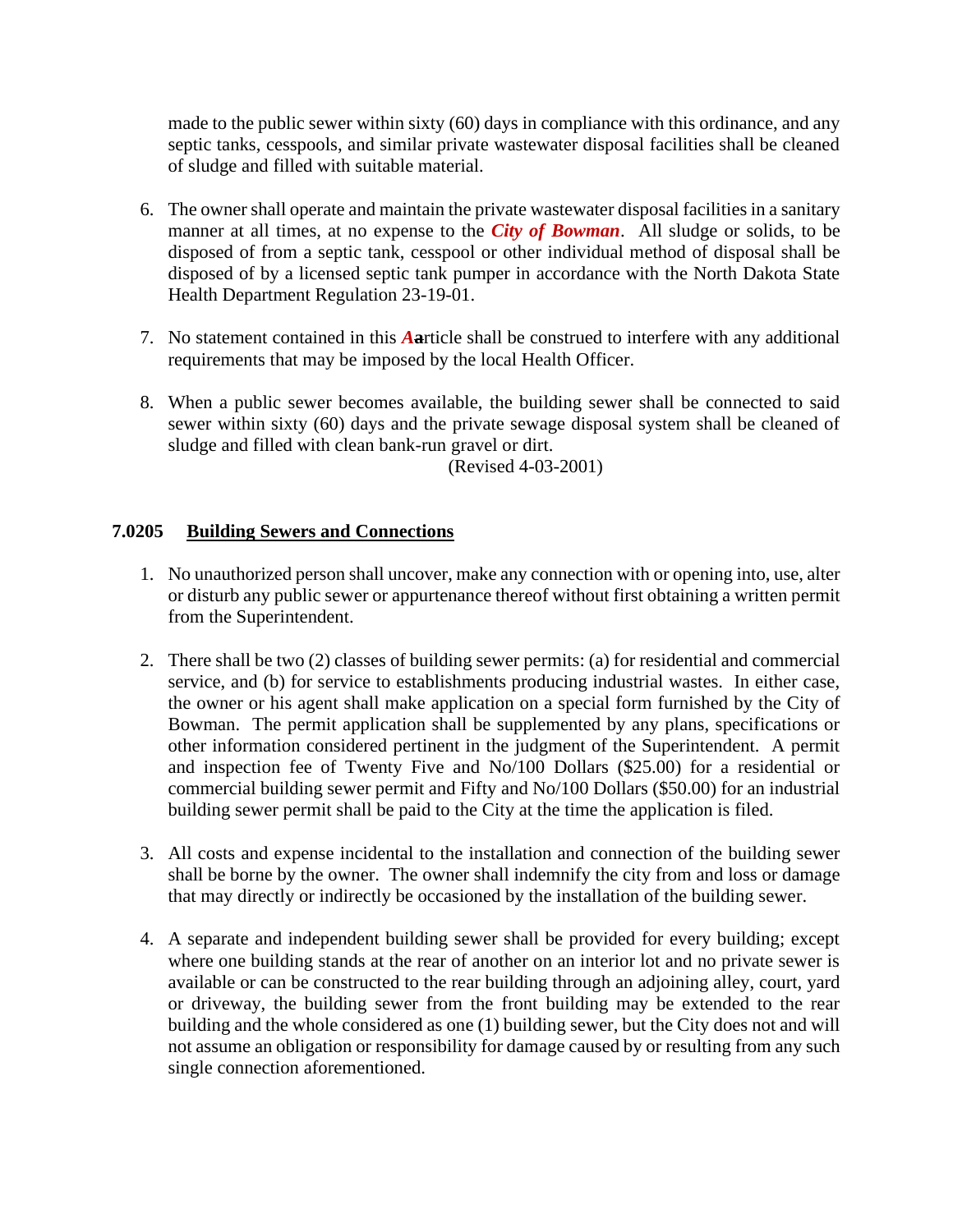- 5. Old building sewers may be used in connection with new buildings only when they are found, on examination and test by the Superintendent, to meet all requirements of this ordinance.
- 6. All items in *Section* 7.0203 must be in compliance.
- 7. The size, slope alignment, materials of construction of all sanitary sewers including building sewers, and the methods to be used in excavating, placing of the pipe, jointing, testing and backfilling the trench, shall all conform to the requirements of the building and plumbing code or other applicable rules and regulations of the city. In the absence of suitable code provisions set forth in appropriate specifications of the A.S.T.M. and W.P.C.F. Manual of Practice No. 9 shall apply.
- 8. Whenever possible, the building sewer shall be brought to the building at an elevation below the basement floor. In all buildings in which any building drain is too low to permit gravity flow to the public sewer, sanitary sewage carried by such building drain shall be lifted by an approved by an approved means and discharged to the building sewer.
- 9. No person shall make connection of roof down spouts, foundation drains, areaway drains or other sources of surface runoff or groundwater to a building sewer, or building drain which in turn is connected directly or indirectly to a public sanitary sewer unless such connection is approved by the Superintendent and the North Dakota State Department of Health.
- 10. The connection of the building sewer into the public sewer shall conform to the requirements of the building and plumbing code or other applicable rules and regulations of the City of Bowman, or the procedures set forth in appropriate specifications of the A.S.T.M and the W.P.C.F. Manual of Practice No. 9. All such connections shall be made gas tight and watertight and verified by proper testing. Any deviation from the prescribed procedures and materials must be approved by the Superintendent before installation.
- 11. The applicant for the building sewer permit shall notify the Superintendent when the building sewer is ready for inspection and connection to the public sewer. The connection and testing shall be made under the supervision of the Superintendent or his representative.
- 12. All excavations for building sewer installation shall be adequately guarded with barricades and lights so as to protect the public from hazard. Streets, sidewalks, parkways and other public property disturbed in the course of the work shall be restored in a manner satisfactory to the City *of Bowman*.

(Revised 4-03-2001)

#### **7.0206 Use of Public Sewers**

1. No person shall discharge or cause to be discharged any unpolluted waters such as storm water, surface water, groundwater, roof runoff, subsurface drainage or cooling water to any building drain or sewer which in turn is connected directly or indirectly to the sanitary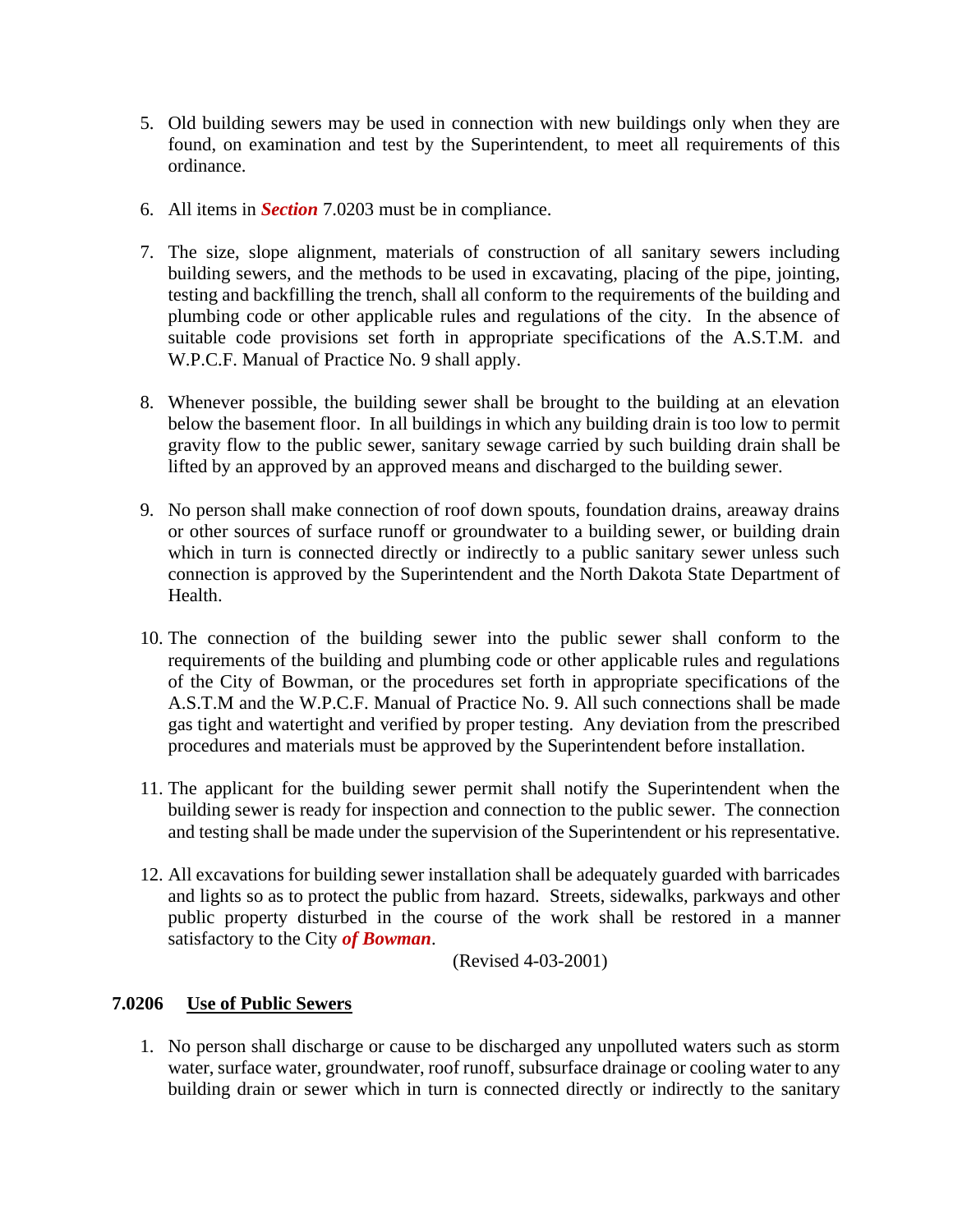sewer unless such connection is approved by the Superintendent and the North Dakota State Department of Health.

- 2. Storm water other than that exempted under Section 7.0206 (1) and all other unpolluted drainage shall be discharged to such sewers as are specifically designated as combined sewers or storm sewers, or to a natural outlet approved by the Superintendent and the North Dakota State Department of Health.
- 3. No person shall discharge or cause to be discharged any of the following described water or wastes to any public sewers:
	- a. Any gasoline, benzene, naphtha, fuel oil or other flammable or explosive liquid, solid or gas.
	- b. Any water containing toxic or poisonous solids, liquids or gases in sufficient quantity, either singly or by interaction with other wastes, to injure or interfere with any sewage treatment process, constitute a hazard to humans or animals, create a public nuisance, or create any hazard in the receiving waters of the wastewater treatment plant.
	- c. Any waters or wastes having a pH lower than five point five (5.5) or having any other corrosive property capable of causing damage or hazard to structures, equipment and personnel of the wastewater works.
	- d. Solid or viscous substances in quantities or of such size capable of causing obstruction to the flow in sewers, or other interference with the proper operation of the wastewater facilities such as, but not limited to ashes, cinders, sand, mud, straw, shavings, metal, glass, rags, feathers, tar, plastics, wood, unground garbage, whole blood, paunch manure, hair and fleshing's, entrails and paper dishes, cups, milk containers, etc. wither whole or ground by garbage grinders.
- 4. The following described substances, materials, water or waste shall be limited in discharges to municipal systems to concentrations or quantities which will not harm the sewers, wastewater treatment process or equipment, will not have an adverse effect on the receiving stream, or will not otherwise endanger lives, limb, or public property or constitute a nuisance. The Superintendent may set limitations lower than the limitations established in the regulations below if in his opinion such more severe limitations are necessary to meet the above objectives. In forming his opinion as the acceptability, the Superintendent will give consideration to such factors as the quantity of subject waste in relation to flows and velocities in the sewers, materials of construction of the sewers, the wastewater treatment process employed, capacity of the wastewater treatment plant, degree of treat ability of the waste in the wastewater treatment plant, and other pertinent factors. The limitations or restrictions on materials or characteristics of waste or wastewater discharged to the sanitary sewer which shall not be violated without approval of the Superintendent are as follows: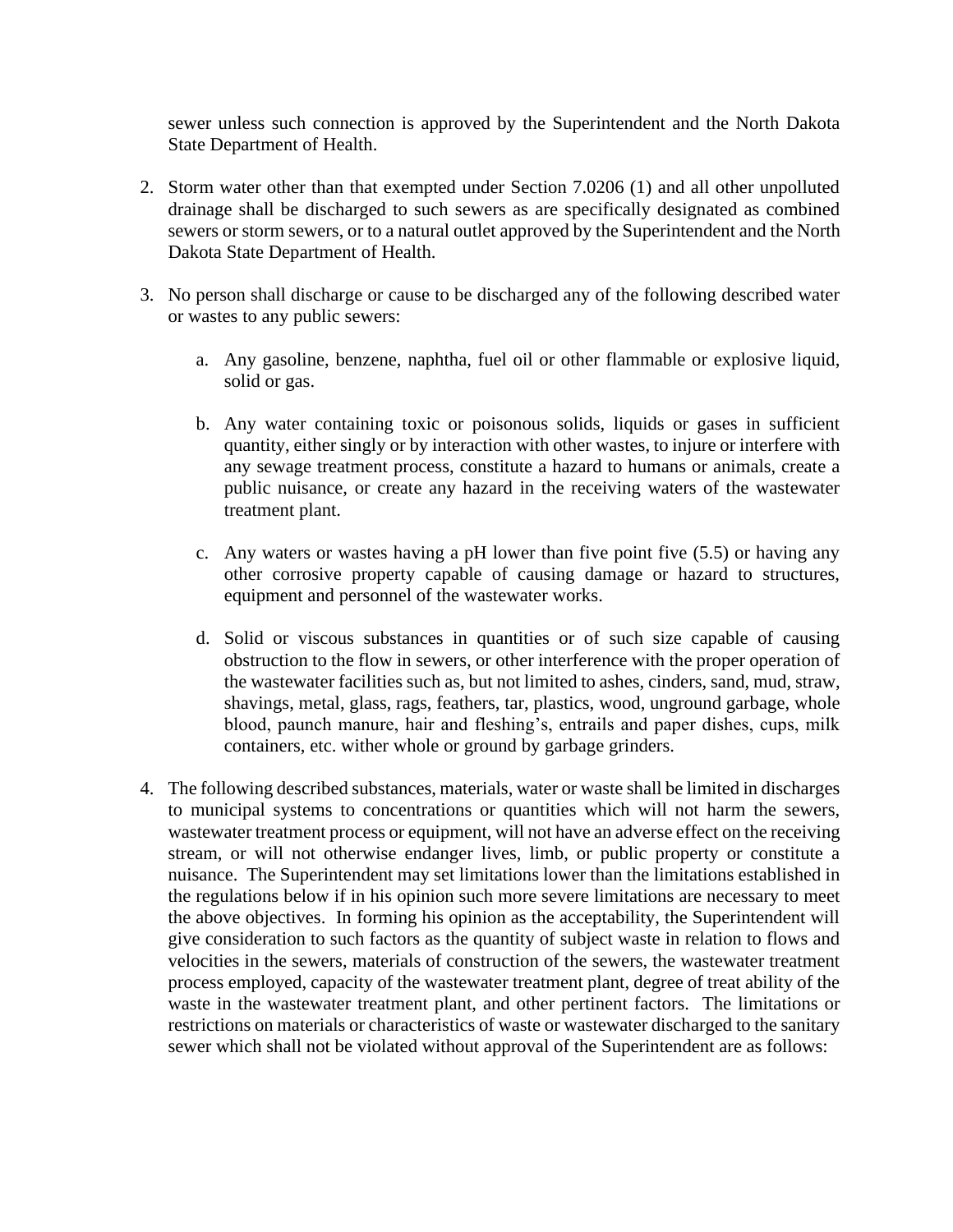- a. Wastewater having a temperature higher than *one-hundred fifty* (150) degrees Fahrenheit (65 degrees Celsius).
- b. Wastewater containing more than *twenty-five* (25) milligrams per liter of petroleum oil, non-biodegradable cutting oils or product of mineral oil origin.
- c. Wastewater from industrial plants containing floatable oils, fat or grease.
- d. Any garbage that has not been properly shredded (see Section 7.0202 (13). Garbage grinders may be connected to sanitary sewers from homes, hotels, institutions, restaurants, hospitals, catering establishments or similar places where garbage originates from the preparation of food in kitchen for the purpose of consumption on the premises or when served by caterers.
- e. Any waters or wastes containing iron, chromium, copper, zinc and similar objectionable or toxic substances to such degree that any such material received in the composite wastewater at the wastewater treatment works exceeds the limits established by the Superintendent for such materials.
- f. Any waters or wastes containing odor-producing substances exceeding limits which may be established by the Superintendent.
- g. Any radioactive wastes or isotopes of such half-life or concentration as may exceed limits established by the Superintendent in compliance with applicable state or federal regulations.
- h. Quantities of flow, concentrations or both which constitute a "slug" as defined herein.
- i. Waters of wastes containing substances which are not amenable to treatment or reduction by the wastewater treatment processes employed, or are amenable to treatment only to such a degree that the wastewater treatment plant effluent cannot meet the requirements of other agencies having jurisdiction over discharge to the receiving waters.
- j. Any water or wastes which, by interaction with other water or wastes in the public sewer system, release obnoxious gases, form suspended solids which interfere with the collection system, or create a condition deleterious to structures and treatment processes.
- 5. If any waters or wastes are discharged, or are proposed to be discharged to the public sewers, which waters contain the substances or possess the characteristics enumerated in **Section** 7.0206 (4), and which in the judgment of the Superintendent, may have a deleterious effect upon the wastewater facilities, processes, equipment, or receiving waters, or which otherwise create a hazard to life or constitute a public nuisance, the Superintendent may: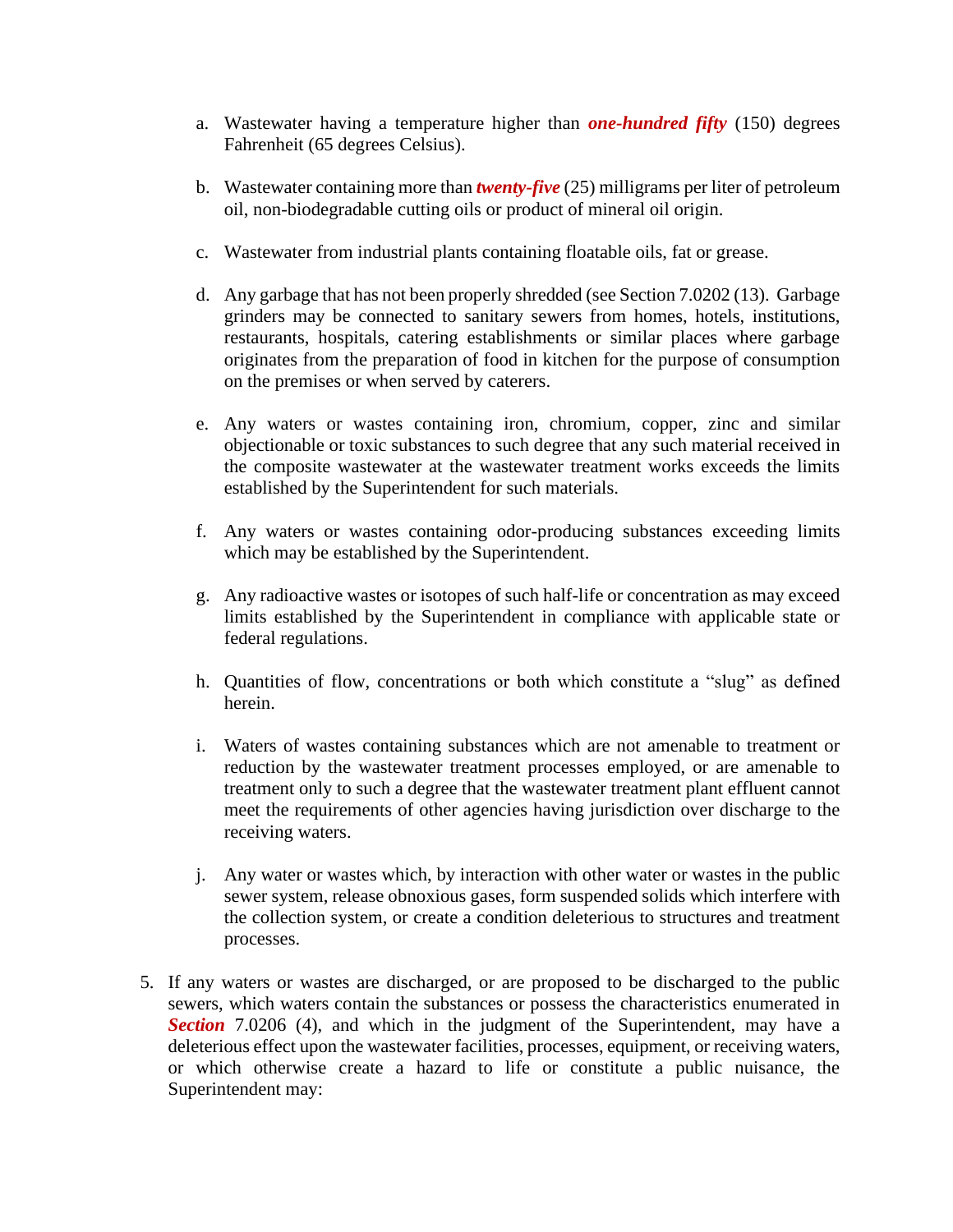- a. Reject the wastes;
- b. Require pretreatment to an acceptable condition for discharge to the public sewers;
- c. Require control over the quantities and rates of discharge; and/or
- d. Require payment to cover the added costs of handling and treating the wastes not covered by sewer charges under the provisions of *Section* 7.0206 (11).
- e. If the Superintendent permits the pretreatment or equalization of waste flows, the design and installation of the plants and equipment shall be subject to the review and approval of the Superintendent and the North Dakota State Department of Health.
- 6. Grease, oil and sand interceptors shall be provided when, in the opinion of the Superintendent, they are necessary for the proper handling of liquid wastes containing floatable grease in excessive amounts as specified in *Section* 7.0206 (4)(c), or any flammable wastes, sand or other harmful ingredients; except that such interceptors shall not be required for private living quarters or dwelling units. All interceptors shall be of a type and capacity approved by the North Dakota Plumbing Code and shall be located as to be readily and easily accessible for cleaning and inspection. In the maintaining of these interceptors the owner shall be responsible for the proper removal and disposal by appropriate means of the captivated material and shall maintain records of the dates, and means of disposal which are subject to review by the Superintendent. Any removal and having of the collected materials not performed by owner personnel must be performed by currently licensed waste disposal firms.
- 7. Where pretreatment or flow-equalizing facilities are provided or required by any waters or wastes, they shall be maintained continuously in satisfactory and effective operation by the owner at his expense.
- 8. When required by the Superintendent, the owner of any property serviced by a building sewer carrying industrial wastes shall install a suitable structure together with such necessary meters and other appurtenances in the building sewer to facilitate observation, sampling and measurement of the wastes. Such structures, when required, shall be accessibly and safely located, and shall be constructed in accordance with plans approved by the Superintendent. The structure shall be installed by the owner at his expense, and shall be maintained by him so as to be safe and accessible at all times.
- 9. The Superintendent may require a user of sewer services to provide information needed to determine compliance with this ordinance. These requirements may include:
	- a. Waste waters discharge peak rate and volume over a specified time period;
	- b. Chemical analyses of waste waters;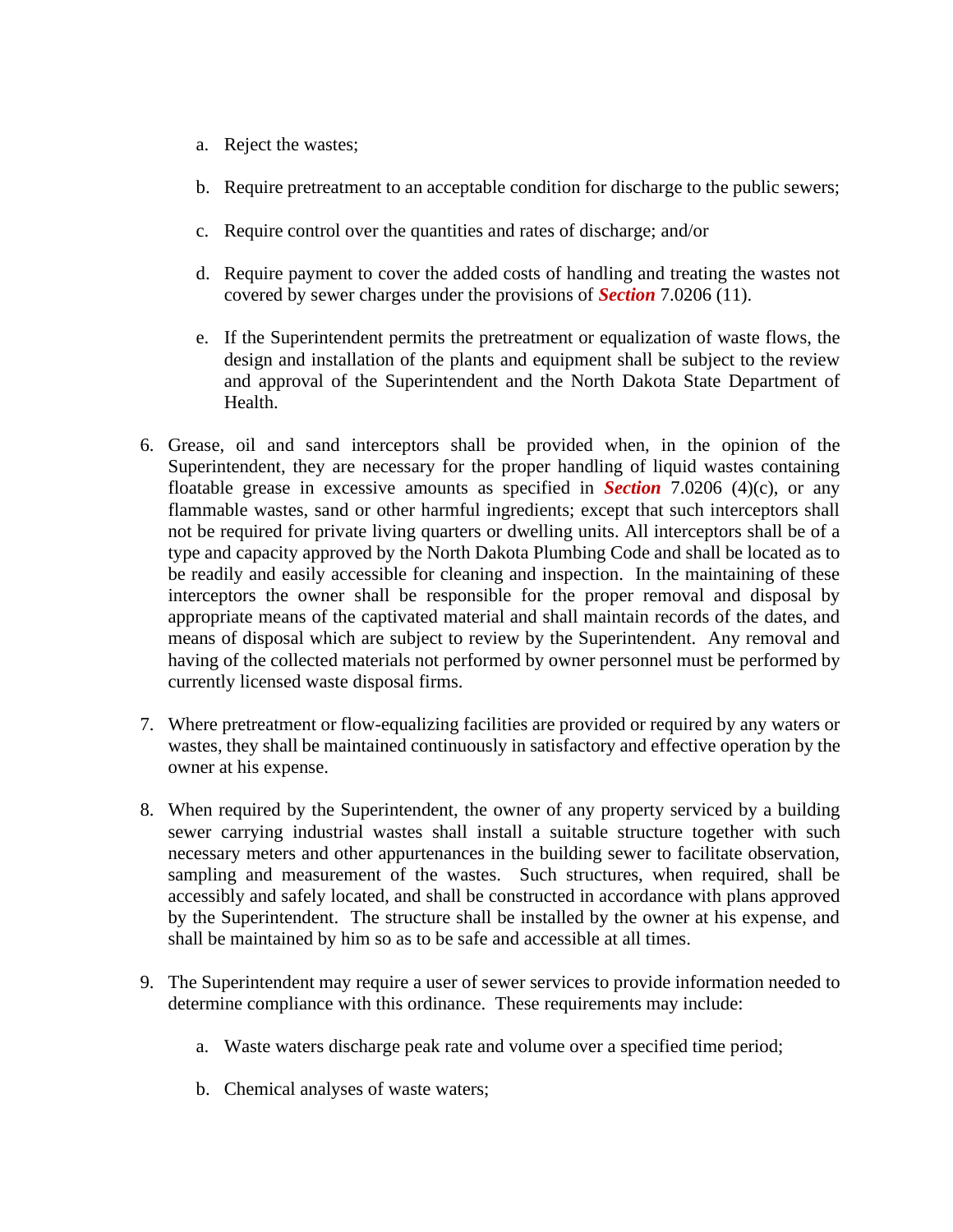- c. Information on raw materials, processes and products affecting wastewater volume and quality;
- d. Quantity and disposition of specific liquid, sludge, oil, solvent or other materials important to sewer use control;
- e. A plot plan of sewers of the user's property showing sewer and pretreatment facility location;
- f. Details of wastewater pretreatment facilities; and
- g. Details of systems to prevent and control the losses of materials through spills to the municipal sewer.
- 10. All measurements, test and analyses of the characteristics of waters and wastes to which reference is made in this ordinance shall be determined in accordance with the latest edition of "Standard Methods for the Examination of Water and Wastewater," published by the American Public Health Association. Sampling methods, location, times, durations and frequencies are to be determined on an individual basis by the Superintendent.
- 11. No statement contained in this Section shall be construed as preventing any special agreement or arrangement between the City *of Bowman* and any industrial concern whereby an industrial waste of unusual strength or character may be accepted by the City for treatment.

**7.0207 Damage to Sewer Works Prohibited** No person shall maliciously, willfully or negligently break, damage, destroy, uncover, deface or tamper with any structure, appurtenance or equipment which is a part of the wastewater facilities. Any person violating this provision shall be subject to immediate arrest under charge of disorderly conduct.

#### **7.0208 Powers and Authority of Inspectors**

- 1. The Superintendent and other duly authorized employees of the City *of Bowman* bearing proper credentials and identification shall be permitted to enter all properties for the purposes of inspection, observation, measurement, sampling and testing pertinent to discharge to the community system in accordance with the provisions of this ordinance.
- 2. The Superintendent or other duly authorized employees are authorized to obtain information concerning industrial processes which have a direct bearing on the kind and source of discharge to the wastewater collection system. The industry may withhold information considered confidential. The industry must establish that the revelation to the public of the information in question might result in an advantage to competitors.
- 3. While performing the necessary work on private properties referred to in Section 7.0208 (1), above, the Superintendent or duly authorized employees of the City *of Bowman* shall observe all safety rules applicable to the premises established by the company, and the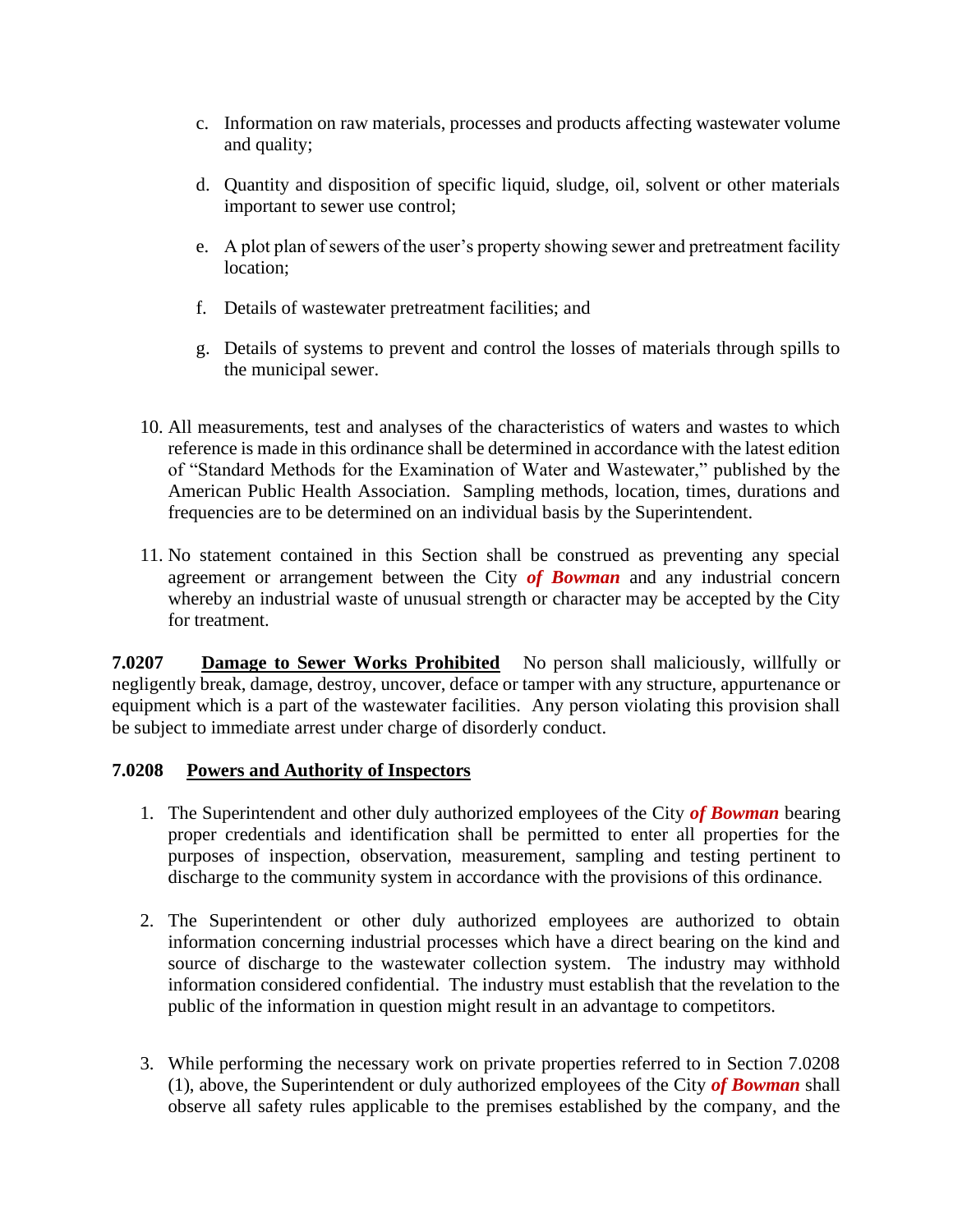company shall be held harmless for injury or death to the City employees, and the City shall indemnify the company against loss or damage to its property by City employees and against liability claims and demands for personal injury or property damage asserted against the company growing out of the gauging and sampling operation, except such as may be caused by negligence or failure of the company to maintain safe conditions as required in Section 7.0206 (8).

4. The Superintendent and other duly authorized employees of the City *of Bowman* bearing proper credentials and identification shall be permitted to enter all private properties through which the city holds a duly negotiated easement for the purposes of, but not limited to, inspection, observation, measurement, sampling, repair and maintenance of any portion of the wastewater facilities lying within said easement. All entry and subsequent work, if any, on said easement, shall be done in full accordance with the terms of the duly negotiated easement pertaining to the private property involved.

## **7.0209 Hearing Board**

- 1. A Hearing Board, consisting of three (3) members, shall be selected as needed for arbitration of differences between the Superintendent and sewer users on matters concerning interpretation and execution of the provisions of this ordinance by the Superintendent.
- 2. One (1) member of the Board shall be selected to represent the City *of Bowman*, one (1) member shall be selected to represent the sewer used involved in the arbitration, and the third  $(3<sup>rd</sup>)$  member shall be acceptable to both parties and shall serve as the Chairman in the arbitration.

### **7.0210 Penalties**

- 1. Any person found to be violating any provision of this ordinance except Section 7.0207 shall be served by the City *of Bowman* with written notice stating the nature of the violation and providing a reasonable time limit for the satisfactory correction thereof. The offender shall, within the period of time stated in such notice, permanently cease all violations.
- 2. Any person who shall continue any violation beyond the time limit provided for in Section 7.0210 (1), shall be guilty of a misdemeanor, and on conviction thereof shall be fined in the amount not exceeding One Hundred and No/100 Dollars (\$100.00) for each violation. Each day in which any such violation shall continue shall be deemed a separate offense.
- 3. Any person violating any of the provisions of this ordinance shall become liable to the City *of Bowman* for any expense, loss or damage occasioned the city by reason of such violation.
- **7.0211 Validity** All ordinances or parts of ordinances in conflict herewith are hereby repealed.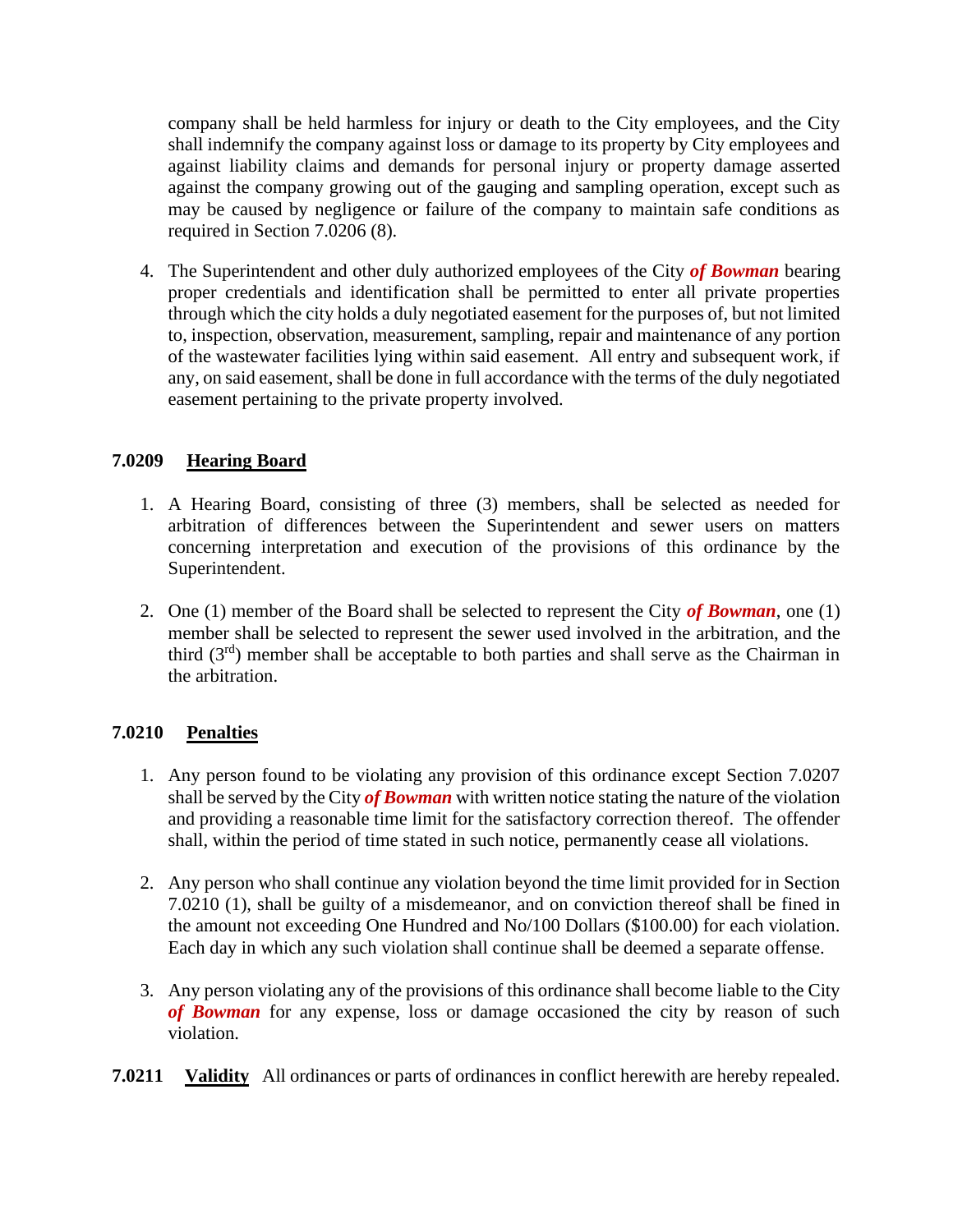The validity of any section, clause, sentence or provision of this ordinance shall not affect the validity of any other part of this ordinance which can be given effect without such invalid part or parts.

## **ARTICLE 3 Sewer Surcharge**

## **7.0301 Purpose**

- 1. The purpose of this article shall be to generate sufficient revenue to pay all costs for the operation and maintenance of the complete wastewater system. The costs shall be distributed to all users of the wastewater system in proportion to each user's contribution to the total loading of the treatment works. Factors such as strength (BOD and TSS), volume and delivery flow rate characteristics shall be considered and included as the basis for the user's contribution to ensure a proportional distribution of operation and maintenance costs to each user.
- 2. The definitions set forth in Section 7.0202 of this Chapter shall also apply to this Article.

**7.0302 Determining the Total Annual Cost of Operation and Maintenance** The City of Bowman, North Dakota, **or its City Engineer,** shall determine the total annual costs of operation and maintenance of the wastewater system which are necessary to maintain the capacity and performance, during the service life of the treatment works, for which such works are designed and constructed. The total annual cost of operation and maintenance shall include, but need not be limited to, labor, repairs, equipment replacement, maintenance, necessary modifications, power, sampling, laboratory tests and a reasonable contingency fund.

### *(Revised\_\_\_\_\_-2020)*

**7.0303 Wastes Prohibited from Being Discharged to the Wastewater System** The discharge of any waters containing toxic or poisonous solids, liquids or gases in sufficient quantity, either singly or by interaction with other wastes, to injure to interfere with any wastewater treatment process, or to constitute a hazard in the receiving waters of the wastewater treatment plant is hereby prohibited.

## **ARTICLE 4 Adoption of State Plumbing Code**

**7.0401 Adoption** To promote and protect health there is hereby adopted the State Plumbing Code, which has been adopted by the State Plumbing Board and approved by the State Health Department, consisting of rules and regulations governing plumbing work, and the whole thereof, of which not less than one (1) copy is on file in the office of the City Auditor, and the same is hereby adopted as fully as if set out at length herein and all plumbing work in the City of Bowman shall comply with said code.

**7.0402 Plumbing Code – Enforcement of Provisions** All plumbing work and all private sanitary drains and cesspools now existing, or hereafter to be installed, altered or repaired in any